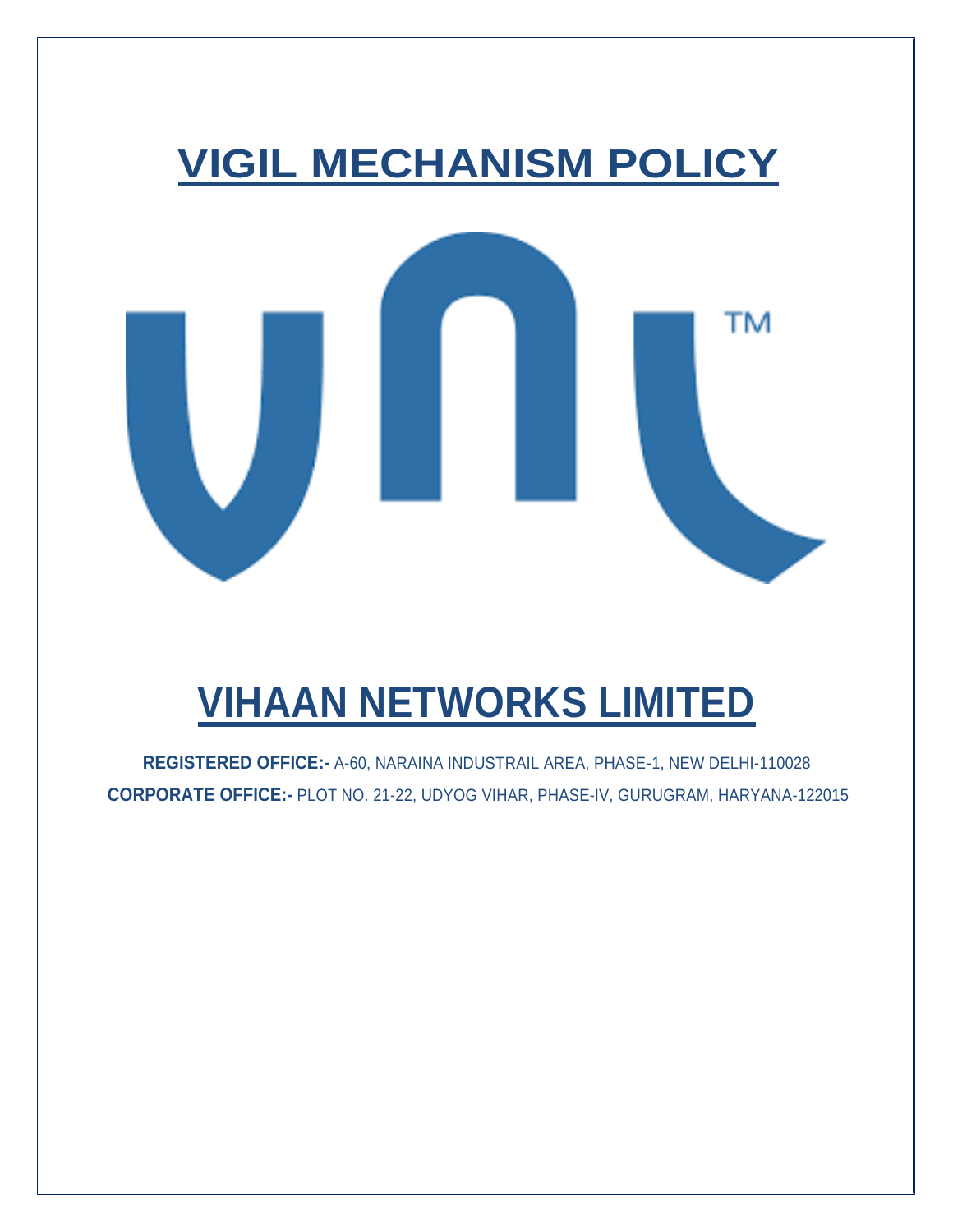# **PREFACE**

- 1. **Pursuant to the provisions of sub-section (9) of Section 177 of the Companies Act, 2013 read with Rule 7 of Companies (Meetings of Board and its Powers), 2014**, every Company, which are required to constitute an Audit Committee under section 177 of the Companies Act, 2013, shall establish a Whistle Blower policy / Vigil Mechanism for the Directors and Employees to report genuine concerns or grievances about unethical behavior, actual or suspected fraud or violation of the company's Code of Conduct or Ethics Policy. **VIHAAN NETWORKS LIMITED** ("the Company or VNL") has adopted the Code of Ethics & Business Conduct for its Directors, Senior Management, Executives and Employees ("the Code"), which prescribes the ideology that should preside over the actions of the Company and its Employees. Such policy shall also enable the Company to initiate action against those Directors or Employees by providing direct access of Whistle Blower to the Chairman of Audit Committee. Violation of the code, in whatsoever and to any extent, shall bring the disciplinary action against the violator.
- 2. VNL, with a view to ensure highest standards of ethical, moral and legal conduct of business operations and to enable its employees, who have concerns about suspected misconduct in the Company to come forward and express these concerns without fear of punishment or unfair treatment, proposes to establish a Whistle Blower Policy/ Vigil Mechanism and to formulate a policy for the same. The establishment and constitution of the Committee shall be complying of the provisions of the Companies Act, 2013.

## **POLICY OBJECTIVES**

3. The Company is committed to adhere to the highest standards of ethical, moral and legal conduct of business operations. To maintain these standards, the Company encourages its employees who have concerns about suspected misconduct to come forward and express these concerns without fear of punishment or unfair treatment. A Vigil (Whistle Blower) mechanism provides a channel to the employees and Directors to report to the management concerns about unethical behavior, actual or suspected fraud or violation of the Codes of conduct or policy. The mechanism provides for adequate safeguards against victimization of employees and Directors to avail of the mechanism and also provide for direct access to the Chairman of Audit Committee for the purpose in exceptional cases.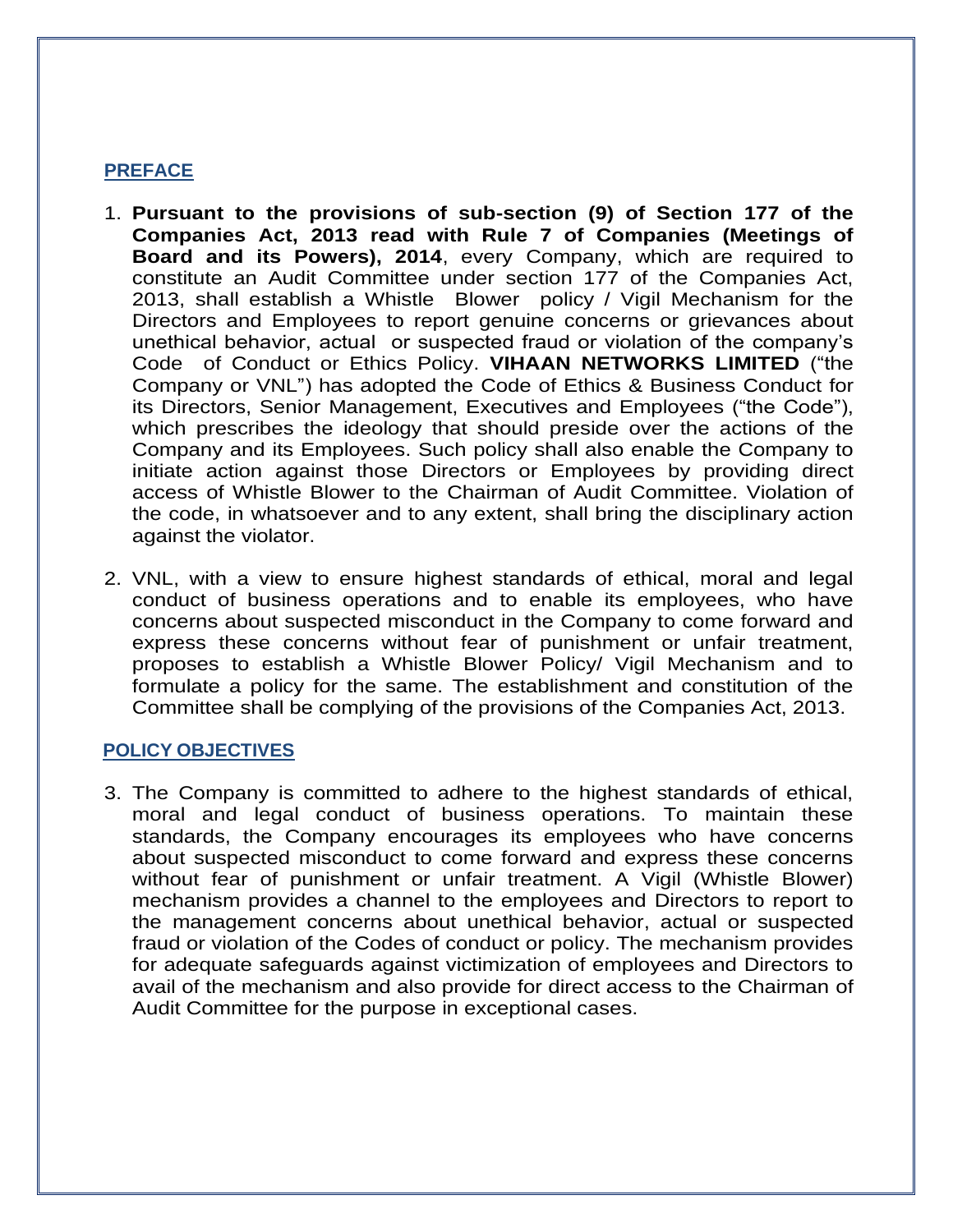## **SCOPE OF THE POLICY**

- 4. This Policy intends to cover serious concerns that could have severe impact on the operations and performance of the business of the Company and malpractices and events which have taken place/ suspected to have taken place, misuse or abuse of authority, fraud or suspected fraud, violation of company rules, manipulations, negligence causing danger to public health and safety, misappropriation of monies, and other matters or activity on account of which the interest of the Company is affected and formally reported by whistle blowers concerning its employees.
- 5. The policy neither releases employees from their duty of confidentiality in the course of their work, nor is it a route for taking up a grievance about a personal situation.

# **DEFINITIONS**

- A. "**Audit Committee**" means a committee of the Board of Directors constituted under section 177 of the Companies Act, 2013 to oversee the vigil mechanism as prescribed under the provisions of Companies Act, 2013 and the Companies (Meeting of Board and its Powers) Rules, 2014.
- B. "**Chairman**" means the Chairman of the Audit Committee as constituted under section 177 of the Companies Act, 2013.
- C. "**Code**" mean Conduct for Directors, Senior Management Personnel and employees adopted by VNL.
- D. "**Company**" means **VIHAAN NETWORKS LIMITED**.
- E. "**Employee**" means every employee of the Company, including the Directors in the employment of the Company.
- F. "**Protected Disclosure**" means a concern raised by a written communication made in good faith that discloses or demonstrates information that may evidence unethical or improper activity. Protected Disclosures should be factual and not speculative in nature.
- G. "**Subject Person**" means a person against or in relation to whom a Protected Disclosure has been made or evidence gathered during the course of an investigation.
- H. "**Written Complaint**" means complaint filed either through written complaint filed in hard copy or through e-mail or any other electronic means which can be kept as record.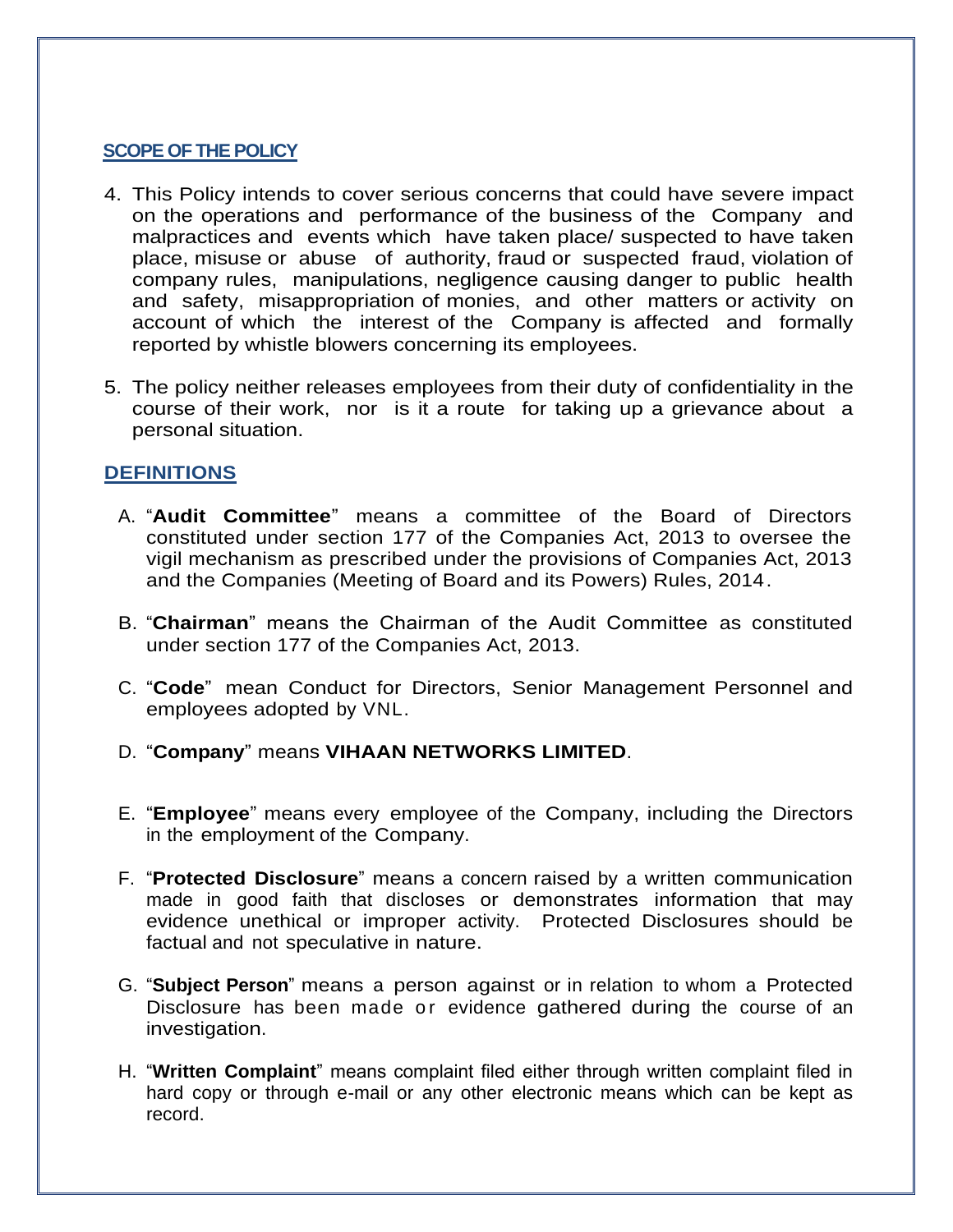- I. "**Whistle Blower**" means an Employee making a Protected Disclosure under this Policy.
- J. "**Vigilance and Ethics Officer**" means an officer of the company nominated by Competent Authority to conduct detailed investigation under this policy and to receive protected disclosure from Whistle blowers, maintain record thereof, placing the same before the Audit Committee for its disposal and informing the Whistle blower the results thereof.

## **ELIGIBILITY**

6. All Employees of the Company and stakeholders of the company are eligible to make Protected Disclosures under the Policy in relation to matters concerning the Company.

## **RECEIPT AND DISPOSAL OF PROTECTED DISCLOSURES**

- 7. All Protected Disclosures should be reported in writing by the complainant as soon as possible after the Whistle Blower becomes aware of the same so as to ensure a clear understanding of the issues raised and should either be typed or written in a legible handwriting in English.
- 8. The Protected Disclosure should be submitted in a closed and secured envelope and should be super scribed as "**Protected disclosure under the Whistle Blower policy**". Alternatively, the same can also be sent through email with the subject "**Protected disclosure under the Whistle Blower Policy**". If the complaint is not closed as mentioned above, it will not be possible for the Audit Committee to protect the complainant and the protected disclosure will be dealt with as if a normal disclosure. In order to protect identity of the complainant, the Audit Committee will not issue any acknowledgement to the complainants and they are advised neither to write their name/address on the envelop nor enter into any further correspondence with the Audit Committee. The Audit Committee shall assure that in case any further clarification is required they will get in touch with the complainant.
- 9. The Company shall not entertain anonymous/ pseudonymous disclosures.
- 10.The Protected Disclosure should be forwarded under a covering letter signed by the complainant. The Audit Committee shall detach the covering letter bearing the identity of the Whistle Blower and process only the Protected Disclosure.
- 11.All Protected Disclosures should be addressed to the Audit Committee of the Company. The contact details of the Audit Committee are as under:-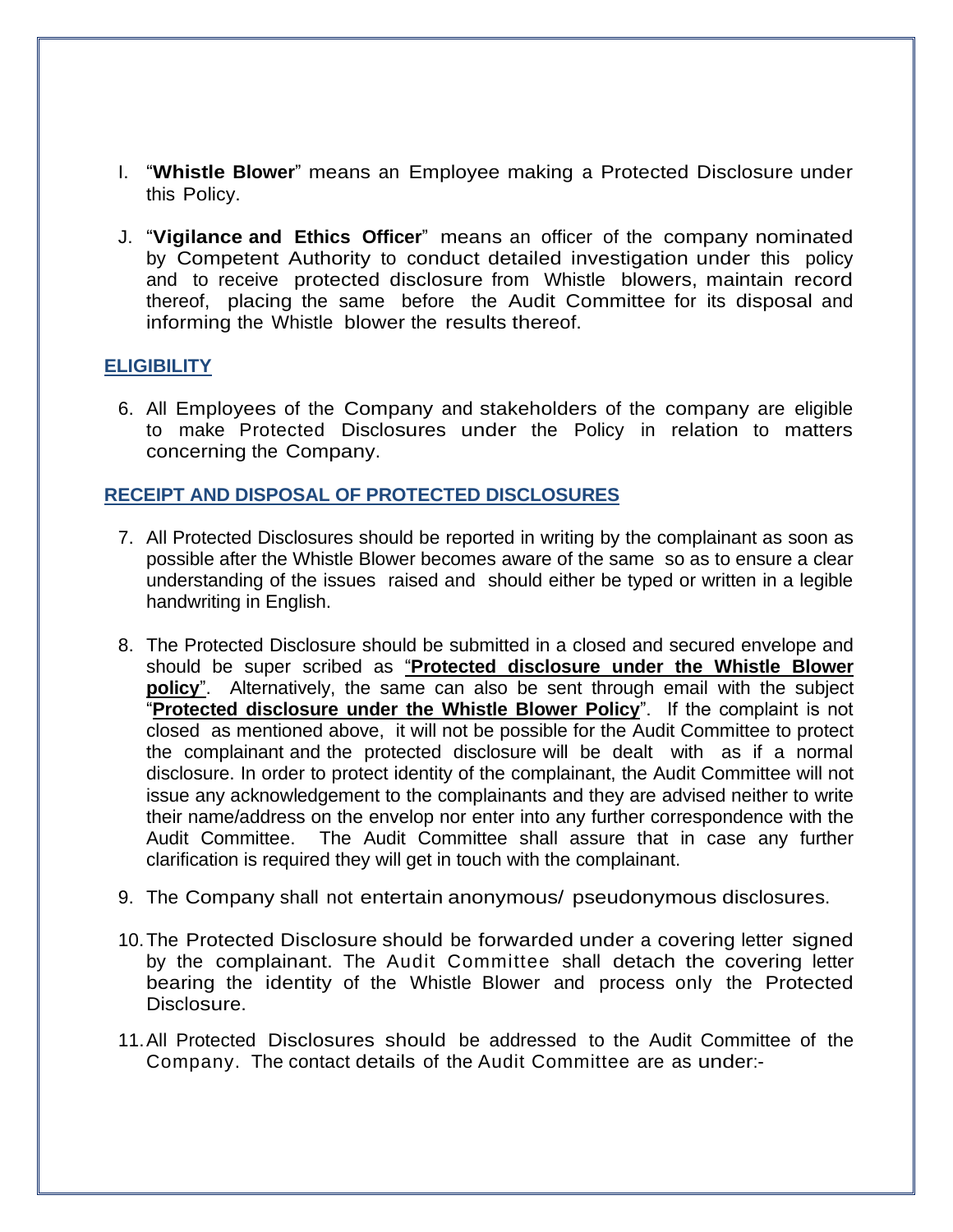## **Name and Address – AUDIT COMMITTEE VIHAAN NETWORKS LIMITED PLOT NO. 21-22, UDYOG VIHAR, PHASE-IV, GURUGRAM, HARYANA-122015**

- 12. On receipt of the protected disclosure the Audit Committee shall make a record of the Protected Disclosure and also ascertain from the complainant whether he was the person who made the protected disclosure or not. The record will include:
	- Brief facts;
	- Whether the same Protected Disclosure was raised previously by anyone, and if so, the outcome thereof;
	- Details of actions taken by Audit Committee for processing the complain
	- Findings and Instructions of the Board of Director
- 13.The Audit Committee, if deems fit, may call for further information or particulars from the complainant.

### **INVESTIGATION**

- 14.All Protected Disclosures reported under this Policy will be thoroughly investigated by the Audit Committee or any outside agency being appointed by the Audit Committee who will investigate or watch over the investigations.
- 15.The decision to conduct an investigation is not an acceptance of the accusation by the Authority and is to be treated as a neutral fact-finding process because the outcome of the investigation may or may not support accusation.
- 16.The identity of a Subject Person will be kept confidential to the extent possible given the legitimate needs of the investigation.
- 17.Unless there are compelling reasons not to do so and good evidence in support of the allegation, no allegation of wrongdoing against a Subject Person shall be considered as maintainable.
- 18.Subject Person shall have a duty to co-operate with the Audit Committee or any other external agency duly appointed by Audit Committee during investigation to the extent that such co-operation sought does not merely require them to admit guilt.
- 19.Subject Person shall have right to access any document/ information for their legitimate need to clarify/ defend themselves in the investigation proceedings.
- 20.Subject Person shall have a responsibility not to interfere with the investigation. Evidence shall not be withheld, destroyed or tampered with, and witnesses shall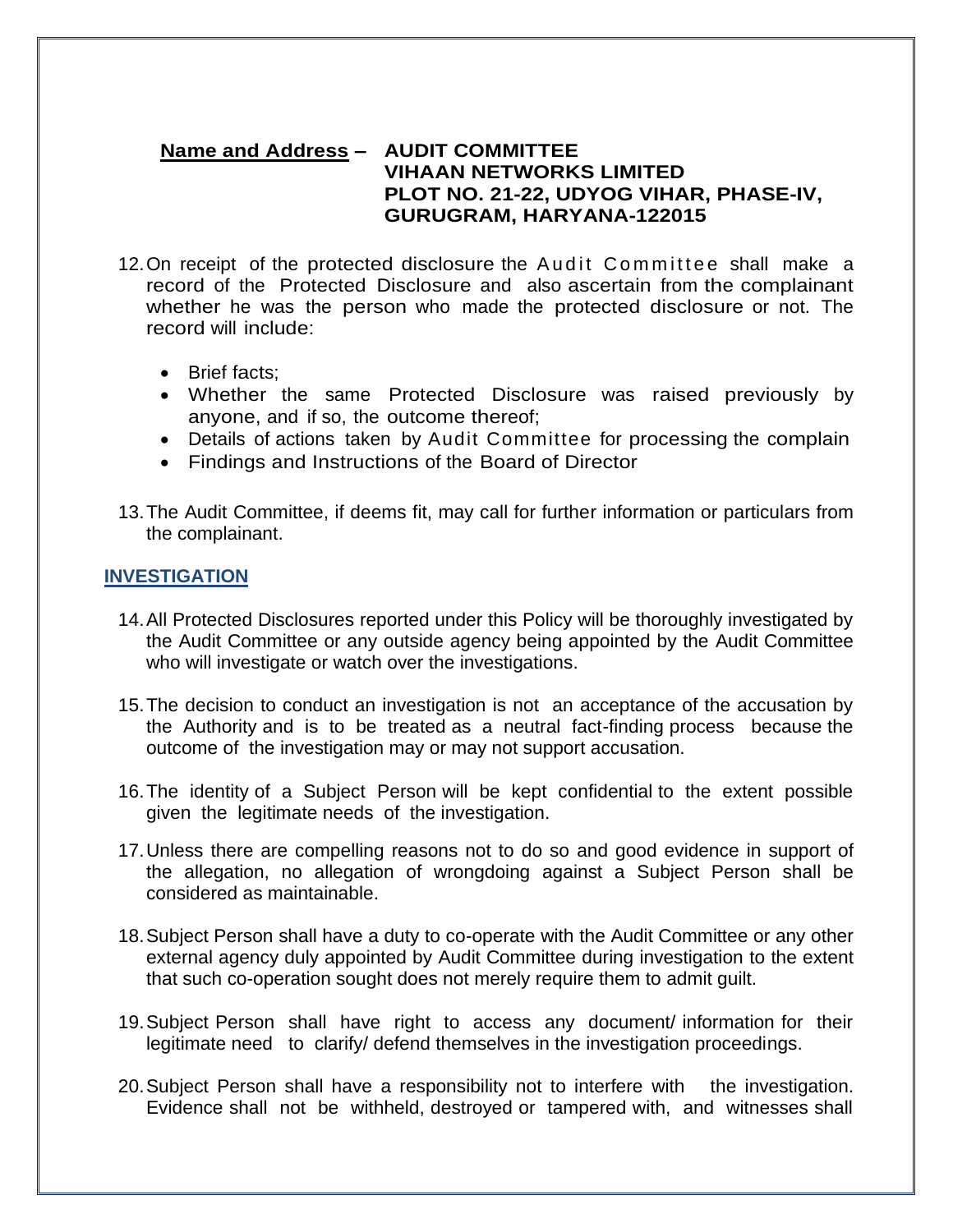not be influenced, coached, threatened or intimidated by the Subject Person.

- 21.Subject Person(s) have a right to be informed of the outcome of the investigation. If allegations are not sustained, the Subject Person shall be consulted as to whether public disclosure of the investigation results would be in the best interest of the Subject Person and the Company.
- 22.The Audit Committee shall normally complete the investigation within 90 days of the receipt of protected disclosure.
- 23.In case of allegations against Subject Person are substantiated by the Vigilance/Ethics Officer in his report, the Audit Committee shall give an opportunity to Subject Person to explain his side.

## **DECISION AND REPORTING**

- 24.If an investigation leads the Vigilance and Ethics Officer / Audit Committee to conclude that an improper or unethical act has been committed, the Vigilance and Ethics Officer / Audit Committee shall recommend to the management of the Company to take such disciplinary or corrective action as they may deem fit. It is clarified that any disciplinary or corrective action initiated against the Subject Person as a result of the findings of an investigation pursuant to this Policy shall adhere to the applicable personnel or staff conduct and disciplinary procedures.
- 25.The Vigilance and Ethics Officer shall submit a report to the Audit Committee on a regular basis about all Protected Disclosures referred to him/her since the last report together with the results of investigations, if any.
- 26.In case the Subject Person is the Chairman of the Company, the Audit Committee shall appropriately and expeditiously investigate the Protected Disclosure.
- 27.If the report of investigation is not to the satisfaction of the complainant, the complainant has the right to report the event to the appropriate legal or investigating agency.
- 28.A complainant who makes false allegations of unethical & improper practices or about alleged wrongful conduct of the subject person to the Vigilance and Ethics Officer or the Audit Committee shall be subject to appropriate disciplinary action in accordance with the rules, procedures and policies of the Company.

## **PROTECTION**

29.No unfair treatment will be meted out to a Whistle Blower by virtue of his/ her having reported a Protected Disclosure under this policy. The Company, as a policy, condemns any kind of discrimination, harassment, victimization or any other unfair employment practice being adopted against Whistle Blowers. Complete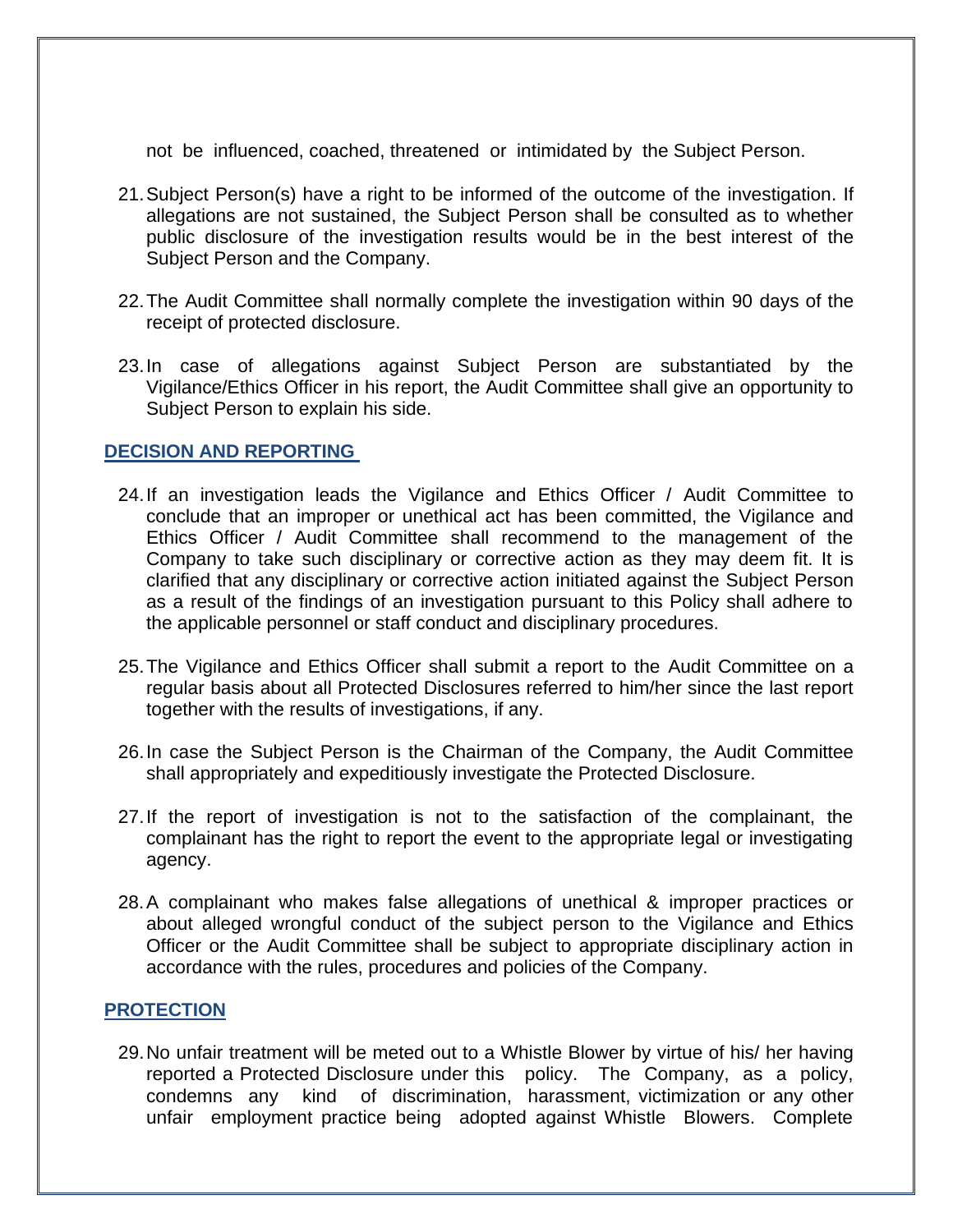protection will, therefore, be given to Whistle Blowers against any unfair practice like retaliation, threat or intimidation of termination / suspension of service, disciplinary action, transfer, demotion, refusal of promotion or the like including any direct or indirect use of authority to obstruct the Whistle Blower's right to continue to perform his duties / functions including making further Protected Disclosure. The Company will take steps to minimize difficulties, which the Whistle Blower may experience as a result of making the Protected Disclosure. Thus, if the Whistle Blower is required to give evidence in criminal or disciplinary proceedings, the Company will arrange for the Whistle Blower to receive advice about the procedure, etc.

- 30.A Whistle Blower may report any violation of the above clause to the Audit Committee, which shall investigate into the same and recommend suitable action to the management.
- 31.The identity of the Whistle Blower shall be kept confidential to the extent possible and permitted under law.
- 32. Any other Employee assisting in the said investigation shall also be protected to the same extent as the Whistle Blower.

### **SECRECY / CONFIDENTIALITY**

- 33. The Complainant, Vigilance and Ethics Officer, Audit Committee, the Subject Person and everybody involved in the process shall:
	- a) Maintain confidentiality of all matters under this Policy;
	- b) Discuss only to the extent or with those persons as required under this policy for completing the process of investigations;
	- c) Do not keep the papers unattended anywhere any time;
	- d) Keep the electronic mails / files under password.

#### **DECISION**

- 34. If an investigation leads the Audit Committee to conclude that an improper or unethical act has been committed, the Audit Committee shall recommend to the management of the Company to take such disciplinary or corrective action as they may deem fit. It is clarified that any disciplinary or corrective action initiated against the Subject Person as a result of the findings of an investigation pursuant to this Policy shall adhere to the applicable personnel or staff conduct and disciplinary procedures.
- 35. If the report of investigation is not to the satisfaction of the complainant, the